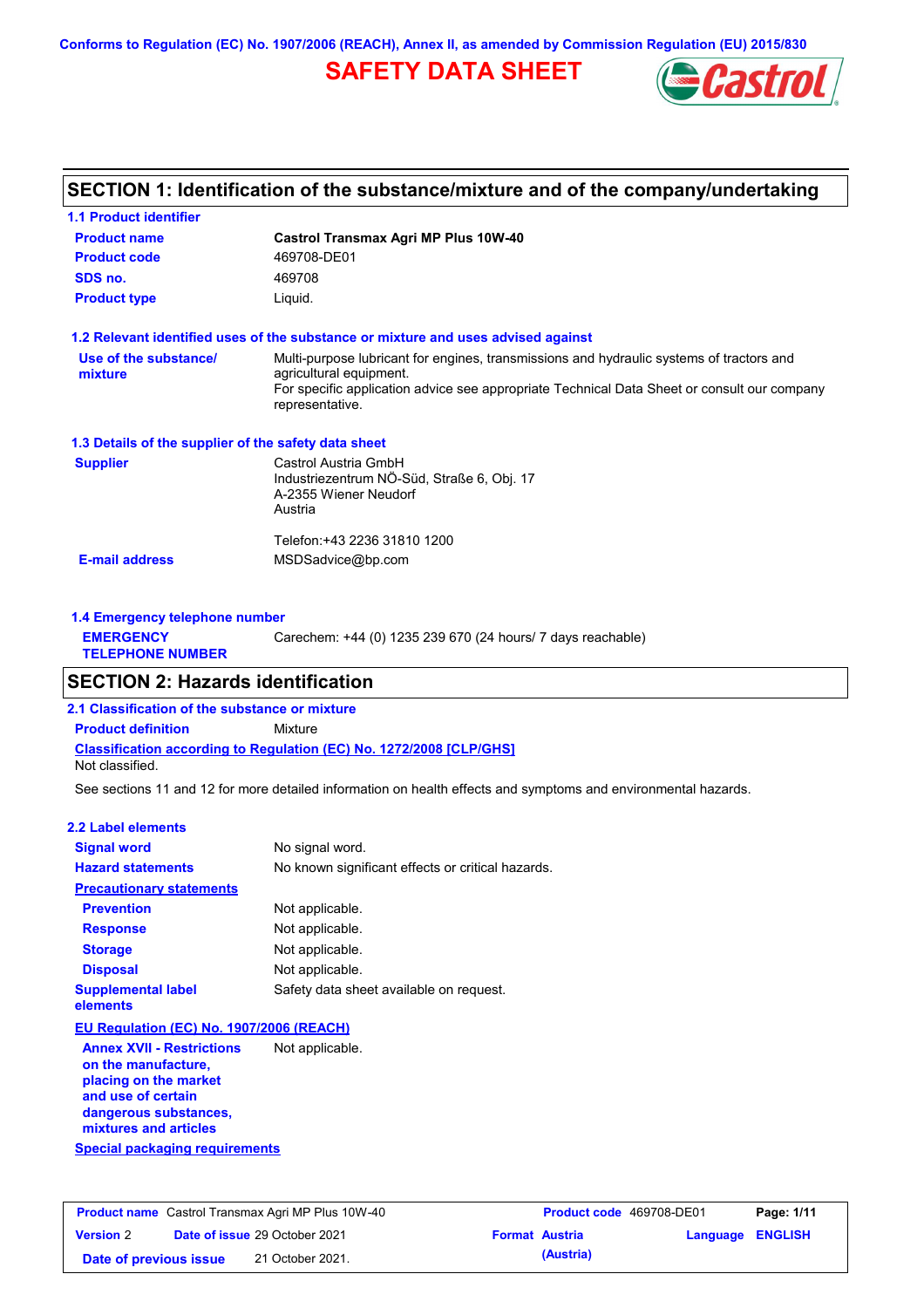### **Conforms to Regulation (EC) No. 1907/2006 (REACH), Annex II, as amended by Commission Regulation (EU) 2015/830**

# **SECTION 2: Hazards identification**

| <b>Containers to be fitted</b><br>with child-resistant<br>fastenings                                              | Not applicable.                                                                                                                                                                                                                                                                                                                                                                                                                                                                          |
|-------------------------------------------------------------------------------------------------------------------|------------------------------------------------------------------------------------------------------------------------------------------------------------------------------------------------------------------------------------------------------------------------------------------------------------------------------------------------------------------------------------------------------------------------------------------------------------------------------------------|
| <b>Tactile warning of danger</b>                                                                                  | Not applicable.                                                                                                                                                                                                                                                                                                                                                                                                                                                                          |
| 2.3 Other hazards                                                                                                 |                                                                                                                                                                                                                                                                                                                                                                                                                                                                                          |
| <b>Results of PBT and vPvB</b><br>assessment                                                                      | Product does not meet the criteria for PBT or vPvB according to Regulation (EC) No. 1907/2006,<br>Annex XIII.                                                                                                                                                                                                                                                                                                                                                                            |
| <b>Product meets the criteria</b><br>for PBT or vPvB according<br>to Regulation (EC) No.<br>1907/2006, Annex XIII | This mixture does not contain any substances that are assessed to be a PBT or a vPvB.                                                                                                                                                                                                                                                                                                                                                                                                    |
| Other hazards which do<br>not result in classification                                                            | Defatting to the skin.<br>USED ENGINE OILS<br>Used engine oil may contain hazardous components which have the potential to cause skin<br>cancer.<br>See Toxicological Information, section 11 of this Safety Data Sheet.<br>Note: High Pressure Applications<br>Injections through the skin resulting from contact with the product at high pressure constitute a<br>major medical emergency.<br>See 'Notes to physician' under First-Aid Measures, Section 4 of this Safety Data Sheet. |
|                                                                                                                   | Experimental data on one or more of the components has been used to determine all or part of<br>the hazard classification of this product.                                                                                                                                                                                                                                                                                                                                               |

## **SECTION 3: Composition/information on ingredients**

### **3.2 Mixtures**

**Mixture Product definition**

Highly refined base oil (IP 346 DMSO extract < 3%). Proprietary performance additives.

| <b>Product/ingredient</b><br>name                                                                   | <b>Identifiers</b>                                                                        | $\frac{9}{6}$ | <b>Regulation (EC) No.</b><br>1272/2008 [CLP]                             | <b>Type</b> |
|-----------------------------------------------------------------------------------------------------|-------------------------------------------------------------------------------------------|---------------|---------------------------------------------------------------------------|-------------|
| $\mathcal{\overline{D}}$ istillates (petroleum), hydrotreated<br>heavy paraffinic                   | REACH #: 01-2119484627-25<br>EC: 265-157-1<br>CAS: 64742-54-7<br>Index: 649-467-00-8      | ≥10 - ≤25     | Asp. Tox. 1, H304                                                         | $[1]$       |
| Distillates (petroleum), solvent-<br>dewaxed heavy paraffinic                                       | REACH #: 01-2119471299-27 ≤3<br>$EC: 265-169-7$<br>CAS: 64742-65-0<br>Index: 649-474-00-6 |               | Asp. Tox. 1, H304                                                         | $[1]$       |
| Phosphorodithioic acid, mixed O.O-bis<br>(2-ethylhexyl and iso-Bu and iso-Pr)<br>esters, zinc salts | REACH #: 01-2119521201-61<br>EC: 288-917-4<br>CAS: 85940-28-9                             | ב≥            | <b>Skin Irrit. 2. H315</b><br>Eye Dam. 1, H318<br>Aquatic Chronic 2, H411 | $[1]$       |
| Arra Arrathera d'Alternativa fratta en la fatta el territorio este este al categori els espec       |                                                                                           |               |                                                                           |             |

**See Section 16 for the full text of the H statements declared above.**

**Type** 

[1] Substance classified with a health or environmental hazard

[2] Substance with a workplace exposure limit

[3] Substance meets the criteria for PBT according to Regulation (EC) No. 1907/2006, Annex XIII

[4] Substance meets the criteria for vPvB according to Regulation (EC) No. 1907/2006, Annex XIII

[5] Substance of equivalent concern

[6] Additional disclosure due to company policy

Occupational exposure limits, if available, are listed in Section 8.

## **SECTION 4: First aid measures**

| <b>4.1 Description of first aid measures</b>             |                                                                                                                                                                                                                                         |                                   |                |  |
|----------------------------------------------------------|-----------------------------------------------------------------------------------------------------------------------------------------------------------------------------------------------------------------------------------------|-----------------------------------|----------------|--|
| <b>Eye contact</b>                                       | In case of contact, immediately flush eyes with plenty of water for at least 15 minutes. Eyelids<br>should be held away from the eyeball to ensure thorough rinsing. Check for and remove any<br>contact lenses. Get medical attention. |                                   |                |  |
| <b>Skin contact</b>                                      | Wash skin thoroughly with soap and water or use recognised skin cleanser. Remove<br>contaminated clothing and shoes. Wash clothing before reuse. Clean shoes thoroughly before<br>reuse. Get medical attention if irritation develops.  |                                   |                |  |
| <b>Inhalation</b>                                        | If inhaled, remove to fresh air. Get medical attention if symptoms occur.                                                                                                                                                               |                                   |                |  |
| <b>Ingestion</b>                                         | Do not induce vomiting unless directed to do so by medical personnel. Get medical attention if<br>symptoms occur.                                                                                                                       |                                   |                |  |
| <b>Product name</b> Castrol Transmax Agri MP Plus 10W-40 |                                                                                                                                                                                                                                         | Product code 469708-DE01          | Page: 2/11     |  |
| <b>Version 2</b><br>Date of issue 29 October 2021        |                                                                                                                                                                                                                                         | <b>Format Austria</b><br>Language | <b>ENGLISH</b> |  |
| Date of previous issue                                   | 21 October 2021.                                                                                                                                                                                                                        | (Austria)                         |                |  |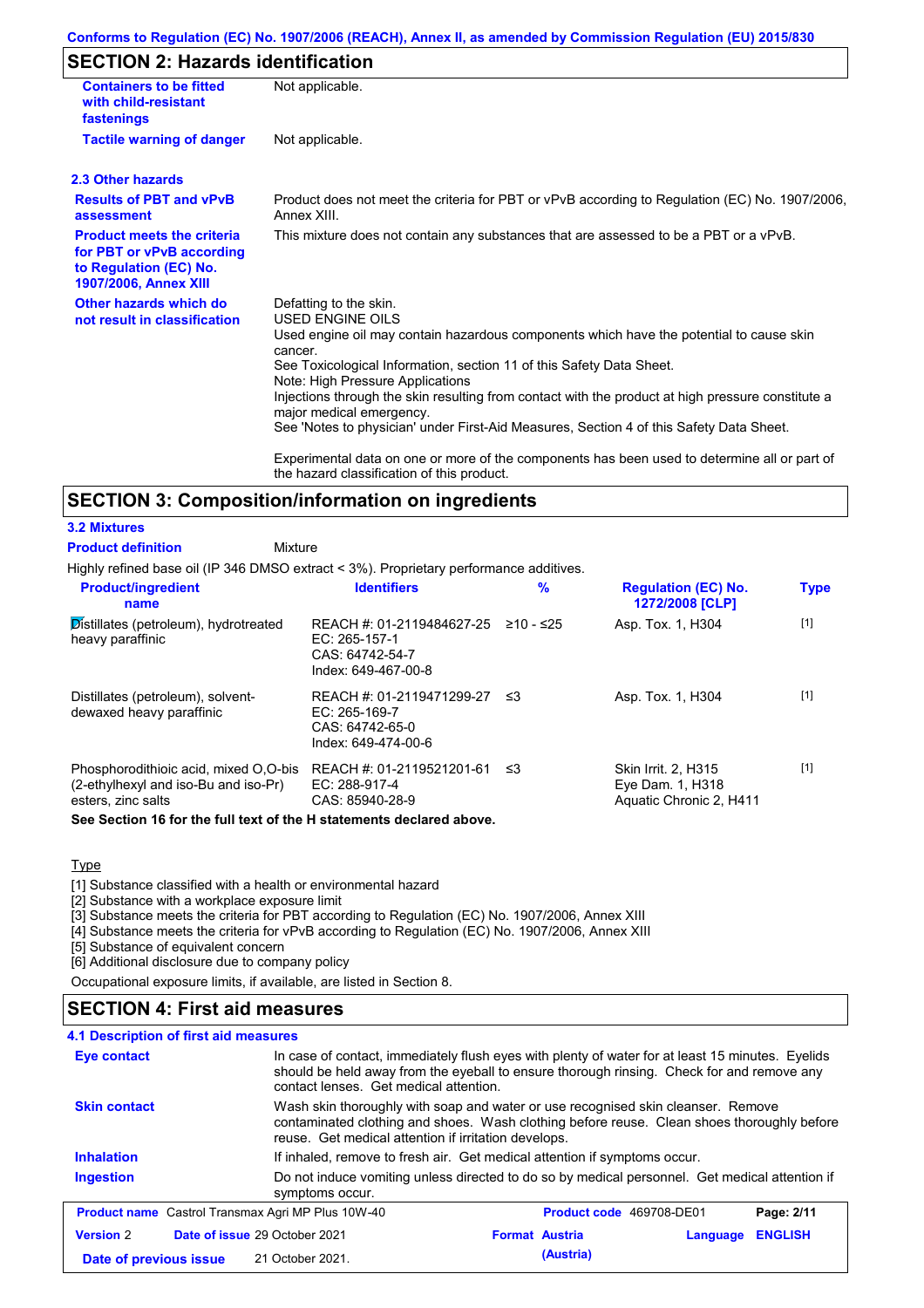|                                       | Conforms to Regulation (EC) No. 1907/2006 (REACH), Annex II, as amended by Commission Regulation (EU) 2015/830                                                                                                                                                                                                                                                                                                                                                                                                                                                                                                                                                                                                                             |  |  |  |
|---------------------------------------|--------------------------------------------------------------------------------------------------------------------------------------------------------------------------------------------------------------------------------------------------------------------------------------------------------------------------------------------------------------------------------------------------------------------------------------------------------------------------------------------------------------------------------------------------------------------------------------------------------------------------------------------------------------------------------------------------------------------------------------------|--|--|--|
| <b>SECTION 4: First aid measures</b>  |                                                                                                                                                                                                                                                                                                                                                                                                                                                                                                                                                                                                                                                                                                                                            |  |  |  |
| <b>Protection of first-aiders</b>     | No action shall be taken involving any personal risk or without suitable training.                                                                                                                                                                                                                                                                                                                                                                                                                                                                                                                                                                                                                                                         |  |  |  |
|                                       | 4.2 Most important symptoms and effects, both acute and delayed                                                                                                                                                                                                                                                                                                                                                                                                                                                                                                                                                                                                                                                                            |  |  |  |
|                                       | See Section 11 for more detailed information on health effects and symptoms.                                                                                                                                                                                                                                                                                                                                                                                                                                                                                                                                                                                                                                                               |  |  |  |
| <b>Potential acute health effects</b> |                                                                                                                                                                                                                                                                                                                                                                                                                                                                                                                                                                                                                                                                                                                                            |  |  |  |
| <b>Inhalation</b>                     | Vapour inhalation under ambient conditions is not normally a problem due to low vapour<br>pressure.                                                                                                                                                                                                                                                                                                                                                                                                                                                                                                                                                                                                                                        |  |  |  |
| <b>Ingestion</b>                      | No known significant effects or critical hazards.                                                                                                                                                                                                                                                                                                                                                                                                                                                                                                                                                                                                                                                                                          |  |  |  |
| <b>Skin contact</b>                   | Defatting to the skin. May cause skin dryness and irritation.                                                                                                                                                                                                                                                                                                                                                                                                                                                                                                                                                                                                                                                                              |  |  |  |
| <b>Eye contact</b>                    | Not classified as an eye irritant. Based on data available for this or related materials.                                                                                                                                                                                                                                                                                                                                                                                                                                                                                                                                                                                                                                                  |  |  |  |
|                                       | Delayed and immediate effects as well as chronic effects from short and long-term exposure                                                                                                                                                                                                                                                                                                                                                                                                                                                                                                                                                                                                                                                 |  |  |  |
| <b>Inhalation</b>                     | Overexposure to the inhalation of airborne droplets or aerosols may cause irritation of the<br>respiratory tract.                                                                                                                                                                                                                                                                                                                                                                                                                                                                                                                                                                                                                          |  |  |  |
| <b>Ingestion</b>                      | Ingestion of large quantities may cause nausea and diarrhoea.                                                                                                                                                                                                                                                                                                                                                                                                                                                                                                                                                                                                                                                                              |  |  |  |
| <b>Skin contact</b>                   | Prolonged or repeated contact can defat the skin and lead to irritation and/or dermatitis.                                                                                                                                                                                                                                                                                                                                                                                                                                                                                                                                                                                                                                                 |  |  |  |
| <b>Eye contact</b>                    | Potential risk of transient stinging or redness if accidental eye contact occurs.                                                                                                                                                                                                                                                                                                                                                                                                                                                                                                                                                                                                                                                          |  |  |  |
|                                       | 4.3 Indication of any immediate medical attention and special treatment needed                                                                                                                                                                                                                                                                                                                                                                                                                                                                                                                                                                                                                                                             |  |  |  |
| <b>Notes to physician</b>             | Treatment should in general be symptomatic and directed to relieving any effects.<br>Note: High Pressure Applications<br>Injections through the skin resulting from contact with the product at high pressure constitute a<br>major medical emergency. Injuries may not appear serious at first but within a few hours tissue<br>becomes swollen, discoloured and extremely painful with extensive subcutaneous necrosis.<br>Surgical exploration should be undertaken without delay. Thorough and extensive debridement<br>of the wound and underlying tissue is necessary to minimise tissue loss and prevent or limit<br>permanent damage. Note that high pressure may force the product considerable distances<br>along tissue planes. |  |  |  |

#### No action shall be taken involving any personal risk or without suitable training. Promptly isolate the scene by removing all persons from the vicinity of the incident if there is a fire. **Hazardous combustion products Hazards from the substance or mixture** Combustion products may include the following: carbon oxides (CO, CO2) (carbon monoxide, carbon dioxide) In a fire or if heated, a pressure increase will occur and the container may burst. Fire-fighters should wear appropriate protective equipment and self-contained breathing apparatus (SCBA) with a full face-piece operated in positive pressure mode. Clothing for firefighters (including helmets, protective boots and gloves) conforming to European standard EN 469 will provide a basic level of protection for chemical incidents. **Special protective equipment for fire-fighters** In case of fire, use foam, dry chemical or carbon dioxide extinguisher or spray. **5.1 Extinguishing media** Do not use water jet. The use of a water jet may cause the fire to spread by splashing the burning product. **Suitable extinguishing media Unsuitable extinguishing media SECTION 5: Firefighting measures 5.2 Special hazards arising from the substance or mixture 5.3 Advice for firefighters Special precautions for fire-fighters**

## **SECTION 6: Accidental release measures**

|                                | 6.1 Personal precautions, protective equipment and emergency procedures                                                                                                                                                                                                                                                             |
|--------------------------------|-------------------------------------------------------------------------------------------------------------------------------------------------------------------------------------------------------------------------------------------------------------------------------------------------------------------------------------|
| For non-emergency<br>personnel | No action shall be taken involving any personal risk or without suitable training. Evacuate<br>surrounding areas. Keep unnecessary and unprotected personnel from entering. Do not touch<br>or walk through spilt material. Floors may be slippery; use care to avoid falling. Put on<br>appropriate personal protective equipment. |
| For emergency responders       | If specialised clothing is required to deal with the spillage, take note of any information in<br>Section 8 on suitable and unsuitable materials. See also the information in "For non-<br>emergency personnel".                                                                                                                    |

|                        | <b>Product name</b> Castrol Transmax Agri MP Plus 10W-40 | <b>Product code</b> 469708-DE01 |                  | Page: 3/11 |
|------------------------|----------------------------------------------------------|---------------------------------|------------------|------------|
| <b>Version 2</b>       | <b>Date of issue 29 October 2021</b>                     | <b>Format Austria</b>           | Language ENGLISH |            |
| Date of previous issue | 21 October 2021.                                         | (Austria)                       |                  |            |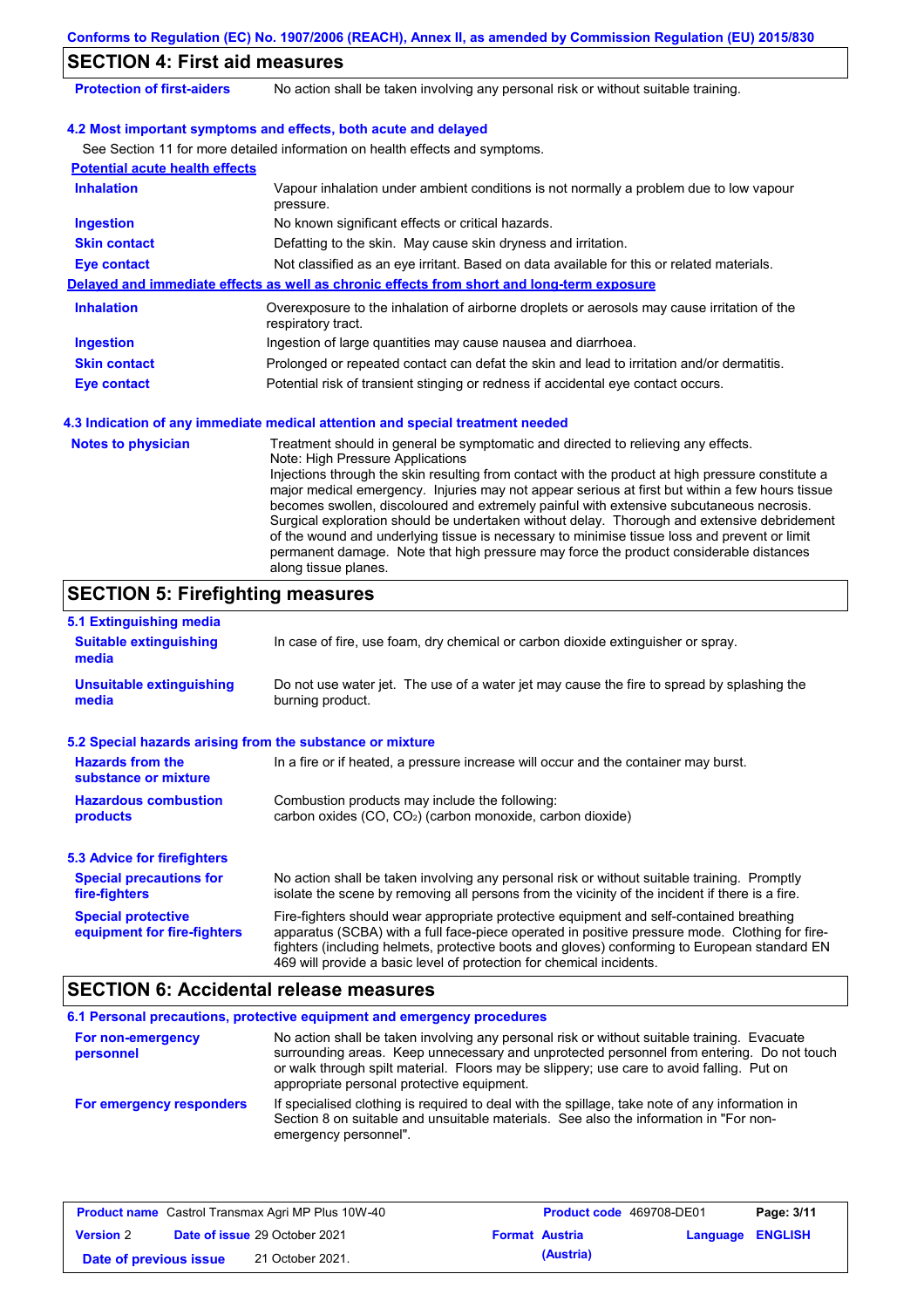## **SECTION 6: Accidental release measures**

| <b>6.2 Environmental</b><br><b>precautions</b> | Avoid dispersal of spilt material and runoff and contact with soil, waterways, drains and sewers.<br>Inform the relevant authorities if the product has caused environmental pollution (sewers,<br>waterways, soil or air).                                                                                                                                                                    |  |  |
|------------------------------------------------|------------------------------------------------------------------------------------------------------------------------------------------------------------------------------------------------------------------------------------------------------------------------------------------------------------------------------------------------------------------------------------------------|--|--|
|                                                | 6.3 Methods and material for containment and cleaning up                                                                                                                                                                                                                                                                                                                                       |  |  |
| <b>Small spill</b>                             | Stop leak if without risk. Move containers from spill area. Absorb with an inert material and<br>place in an appropriate waste disposal container. Dispose of via a licensed waste disposal<br>contractor.                                                                                                                                                                                     |  |  |
| Large spill                                    | Stop leak if without risk. Move containers from spill area. Prevent entry into sewers, water<br>courses, basements or confined areas. Contain and collect spillage with non-combustible,<br>absorbent material e.g. sand, earth, vermiculite or diatomaceous earth and place in container<br>for disposal according to local regulations. Dispose of via a licensed waste disposal contractor. |  |  |
| 6.4 Reference to other<br><b>sections</b>      | See Section 1 for emergency contact information.<br>See Section 5 for firefighting measures.<br>See Section 8 for information on appropriate personal protective equipment.<br>See Section 12 for environmental precautions.<br>See Section 13 for additional waste treatment information.                                                                                                     |  |  |

## **SECTION 7: Handling and storage**

| 7.1 Precautions for safe handling                                                    |                                                                                                                                                                                                                                                                                                                                                                                                                                                                                          |
|--------------------------------------------------------------------------------------|------------------------------------------------------------------------------------------------------------------------------------------------------------------------------------------------------------------------------------------------------------------------------------------------------------------------------------------------------------------------------------------------------------------------------------------------------------------------------------------|
| <b>Protective measures</b>                                                           | Put on appropriate personal protective equipment.                                                                                                                                                                                                                                                                                                                                                                                                                                        |
| <b>Advice on general</b><br>occupational hygiene                                     | Eating, drinking and smoking should be prohibited in areas where this material is handled,<br>stored and processed. Wash thoroughly after handling. Remove contaminated clothing and<br>protective equipment before entering eating areas. See also Section 8 for additional<br>information on hygiene measures.                                                                                                                                                                         |
| <b>7.2 Conditions for safe</b><br>storage, including any<br><i>incompatibilities</i> | Store in accordance with local requlations. Store in a dry, cool and well-ventilated area, away<br>from incompatible materials (see Section 10). Keep away from heat and direct sunlight. Keep<br>container tightly closed and sealed until ready for use. Containers that have been opened must<br>be carefully resealed and kept upright to prevent leakage. Store and use only in equipment/<br>containers designed for use with this product. Do not store in unlabelled containers. |
| <b>Not suitable</b>                                                                  | Prolonged exposure to elevated temperature.                                                                                                                                                                                                                                                                                                                                                                                                                                              |
| 7.3 Specific end use(s)                                                              |                                                                                                                                                                                                                                                                                                                                                                                                                                                                                          |
| <b>Recommendations</b>                                                               | See section 1.2 and Exposure scenarios in annex, if applicable.                                                                                                                                                                                                                                                                                                                                                                                                                          |

### **SECTION 8: Exposure controls/personal protection**

### **8.1 Control parameters**

### **Occupational exposure limits** No exposure limit value known.

**Recommended monitoring** 

**procedures**

Whilst specific OELs for certain components may be shown in this section, other components may be present in any mist, vapour or dust produced. Therefore, the specific OELs may not be applicable to the product as a whole and are provided for guidance only.

> If this product contains ingredients with exposure limits, personal, workplace atmosphere or biological monitoring may be required to determine the effectiveness of the ventilation or other control measures and/or the necessity to use respiratory protective equipment. Reference should be made to monitoring standards, such as the following: European Standard EN 689 (Workplace atmospheres - Guidance for the assessment of exposure by inhalation to chemical agents for comparison with limit values and measurement strategy) European Standard EN 14042 (Workplace atmospheres - Guide for the application and use of procedures for the assessment of exposure to chemical and biological agents) European Standard EN 482 (Workplace atmospheres - General requirements for the performance of procedures for the measurement of chemical agents) Reference to national guidance documents for methods for the determination of hazardous substances will also be required.

### **Derived No Effect Level**

No DNELs/DMELs available.

### **Predicted No Effect Concentration**

No PNECs available

### **8.2 Exposure controls**

|                        | <b>Product name</b> Castrol Transmax Agri MP Plus 10W-40 | <b>Product code</b> 469708-DE01 |                         | Page: 4/11 |
|------------------------|----------------------------------------------------------|---------------------------------|-------------------------|------------|
| <b>Version 2</b>       | <b>Date of issue 29 October 2021</b>                     | <b>Format Austria</b>           | <b>Language ENGLISH</b> |            |
| Date of previous issue | 21 October 2021.                                         | (Austria)                       |                         |            |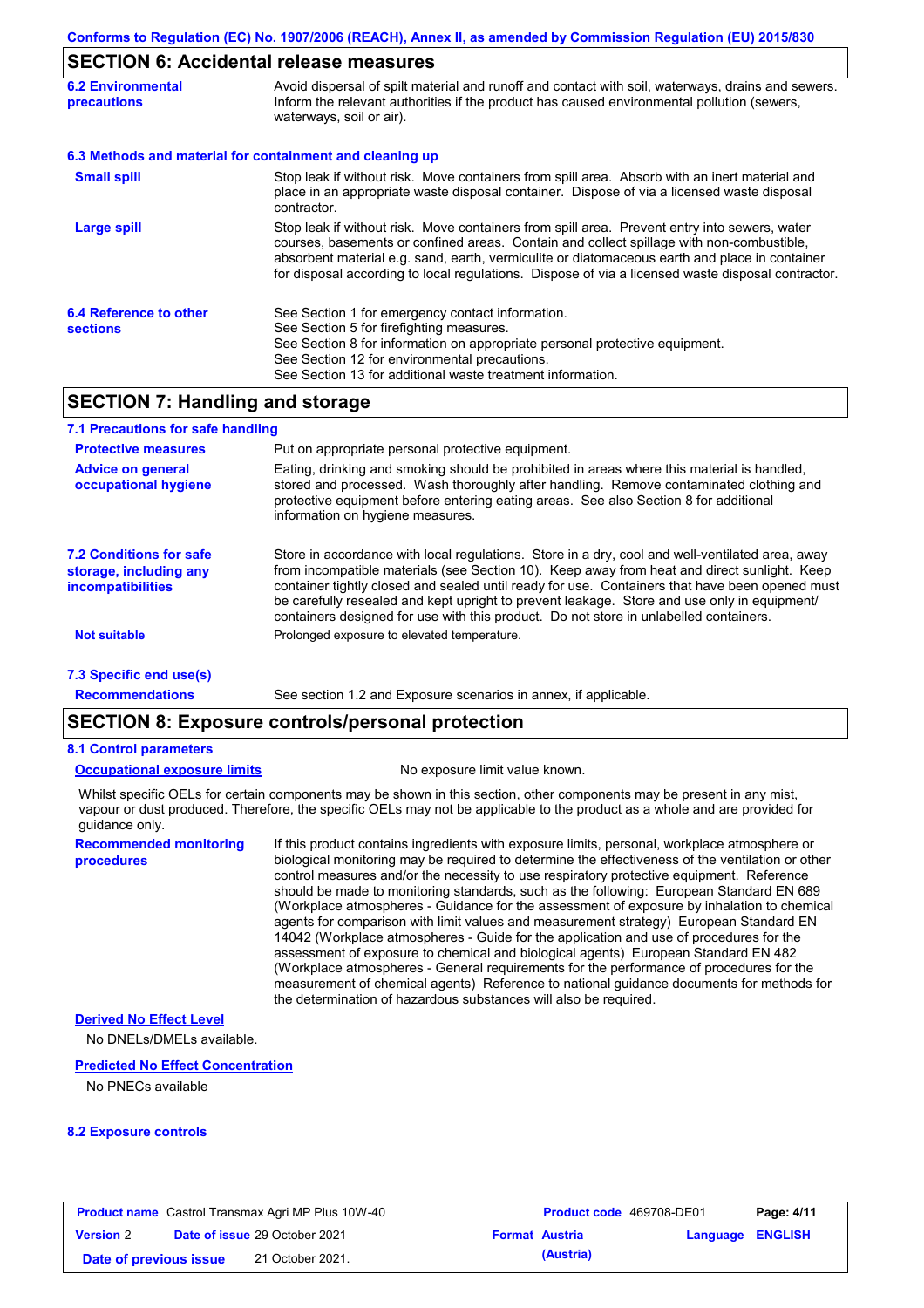# **SECTION 8: Exposure controls/personal protection**

| <b>Appropriate engineering</b><br><b>controls</b><br><b>Individual protection measures</b><br><b>Hygiene measures</b> | Provide exhaust ventilation or other engineering controls to keep the relevant airborne<br>concentrations below their respective occupational exposure limits.<br>All activities involving chemicals should be assessed for their risks to health, to ensure<br>exposures are adequately controlled. Personal protective equipment should only be considered<br>after other forms of control measures (e.g. engineering controls) have been suitably evaluated.<br>Personal protective equipment should conform to appropriate standards, be suitable for use, be<br>kept in good condition and properly maintained.<br>Your supplier of personal protective equipment should be consulted for advice on selection and<br>appropriate standards. For further information contact your national organisation for standards.<br>The final choice of protective equipment will depend upon a risk assessment. It is important to<br>ensure that all items of personal protective equipment are compatible.<br>Wash hands, forearms and face thoroughly after handling chemical products, before eating, |
|-----------------------------------------------------------------------------------------------------------------------|------------------------------------------------------------------------------------------------------------------------------------------------------------------------------------------------------------------------------------------------------------------------------------------------------------------------------------------------------------------------------------------------------------------------------------------------------------------------------------------------------------------------------------------------------------------------------------------------------------------------------------------------------------------------------------------------------------------------------------------------------------------------------------------------------------------------------------------------------------------------------------------------------------------------------------------------------------------------------------------------------------------------------------------------------------------------------------------------------|
|                                                                                                                       | smoking and using the lavatory and at the end of the working period. Ensure that eyewash<br>stations and safety showers are close to the workstation location.                                                                                                                                                                                                                                                                                                                                                                                                                                                                                                                                                                                                                                                                                                                                                                                                                                                                                                                                       |
| <b>Respiratory protection</b>                                                                                         | In case of insufficient ventilation, wear suitable respiratory equipment.<br>The correct choice of respiratory protection depends upon the chemicals being handled, the<br>conditions of work and use, and the condition of the respiratory equipment. Safety procedures<br>should be developed for each intended application. Respiratory protection equipment should<br>therefore be chosen in consultation with the supplier/manufacturer and with a full assessment<br>of the working conditions.                                                                                                                                                                                                                                                                                                                                                                                                                                                                                                                                                                                                |
| <b>Eye/face protection</b>                                                                                            | Safety glasses with side shields.                                                                                                                                                                                                                                                                                                                                                                                                                                                                                                                                                                                                                                                                                                                                                                                                                                                                                                                                                                                                                                                                    |
| <b>Skin protection</b><br><b>Hand protection</b>                                                                      | <b>General Information:</b>                                                                                                                                                                                                                                                                                                                                                                                                                                                                                                                                                                                                                                                                                                                                                                                                                                                                                                                                                                                                                                                                          |
|                                                                                                                       | Because specific work environments and material handling practices vary, safety procedures<br>should be developed for each intended application. The correct choice of protective gloves<br>depends upon the chemicals being handled, and the conditions of work and use. Most gloves<br>provide protection for only a limited time before they must be discarded and replaced (even the<br>best chemically resistant gloves will break down after repeated chemical exposures).                                                                                                                                                                                                                                                                                                                                                                                                                                                                                                                                                                                                                     |
|                                                                                                                       | Gloves should be chosen in consultation with the supplier / manufacturer and taking account of<br>a full assessment of the working conditions.                                                                                                                                                                                                                                                                                                                                                                                                                                                                                                                                                                                                                                                                                                                                                                                                                                                                                                                                                       |
|                                                                                                                       | Recommended: Nitrile gloves.<br><b>Breakthrough time:</b>                                                                                                                                                                                                                                                                                                                                                                                                                                                                                                                                                                                                                                                                                                                                                                                                                                                                                                                                                                                                                                            |
|                                                                                                                       | Breakthrough time data are generated by glove manufacturers under laboratory test conditions<br>and represent how long a glove can be expected to provide effective permeation resistance. It<br>is important when following breakthrough time recommendations that actual workplace<br>conditions are taken into account. Always consult with your glove supplier for up-to-date<br>technical information on breakthrough times for the recommended glove type.<br>Our recommendations on the selection of gloves are as follows:                                                                                                                                                                                                                                                                                                                                                                                                                                                                                                                                                                   |
|                                                                                                                       | Continuous contact:                                                                                                                                                                                                                                                                                                                                                                                                                                                                                                                                                                                                                                                                                                                                                                                                                                                                                                                                                                                                                                                                                  |
|                                                                                                                       | Gloves with a minimum breakthrough time of 240 minutes, or >480 minutes if suitable gloves<br>can be obtained.<br>If suitable gloves are not available to offer that level of protection, gloves with shorter<br>breakthrough times may be acceptable as long as appropriate glove maintenance and<br>replacement regimes are determined and adhered to.                                                                                                                                                                                                                                                                                                                                                                                                                                                                                                                                                                                                                                                                                                                                             |
|                                                                                                                       | Short-term / splash protection:                                                                                                                                                                                                                                                                                                                                                                                                                                                                                                                                                                                                                                                                                                                                                                                                                                                                                                                                                                                                                                                                      |
|                                                                                                                       | Recommended breakthrough times as above.<br>It is recognised that for short-term, transient exposures, gloves with shorter breakthrough times<br>may commonly be used. Therefore, appropriate maintenance and replacement regimes must<br>be determined and rigorously followed.                                                                                                                                                                                                                                                                                                                                                                                                                                                                                                                                                                                                                                                                                                                                                                                                                     |
|                                                                                                                       | <b>Glove Thickness:</b>                                                                                                                                                                                                                                                                                                                                                                                                                                                                                                                                                                                                                                                                                                                                                                                                                                                                                                                                                                                                                                                                              |
|                                                                                                                       | For general applications, we recommend gloves with a thickness typically greater than 0.35 mm.                                                                                                                                                                                                                                                                                                                                                                                                                                                                                                                                                                                                                                                                                                                                                                                                                                                                                                                                                                                                       |
|                                                                                                                       | It should be emphasised that glove thickness is not necessarily a good predictor of glove<br>resistance to a specific chemical, as the permeation efficiency of the glove will be dependent<br>on the exact composition of the glove material. Therefore, glove selection should also be based<br>on consideration of the task requirements and knowledge of breakthrough times.<br>Glove thickness may also vary depending on the glove manufacturer, the glove type and the<br>glove model. Therefore, the manufacturers' technical data should always be taken into account<br>to ensure selection of the most appropriate glove for the task.<br>100700000                                                                                                                                                                                                                                                                                                                                                                                                                                       |

| <b>Product name</b> Castrol Transmax Agri MP Plus 10W-40 |  |                                      | Product code 469708-DE01 |                       | Page: 5/11       |  |
|----------------------------------------------------------|--|--------------------------------------|--------------------------|-----------------------|------------------|--|
| <b>Version 2</b>                                         |  | <b>Date of issue 29 October 2021</b> |                          | <b>Format Austria</b> | Language ENGLISH |  |
| Date of previous issue                                   |  | 21 October 2021.                     |                          | (Austria)             |                  |  |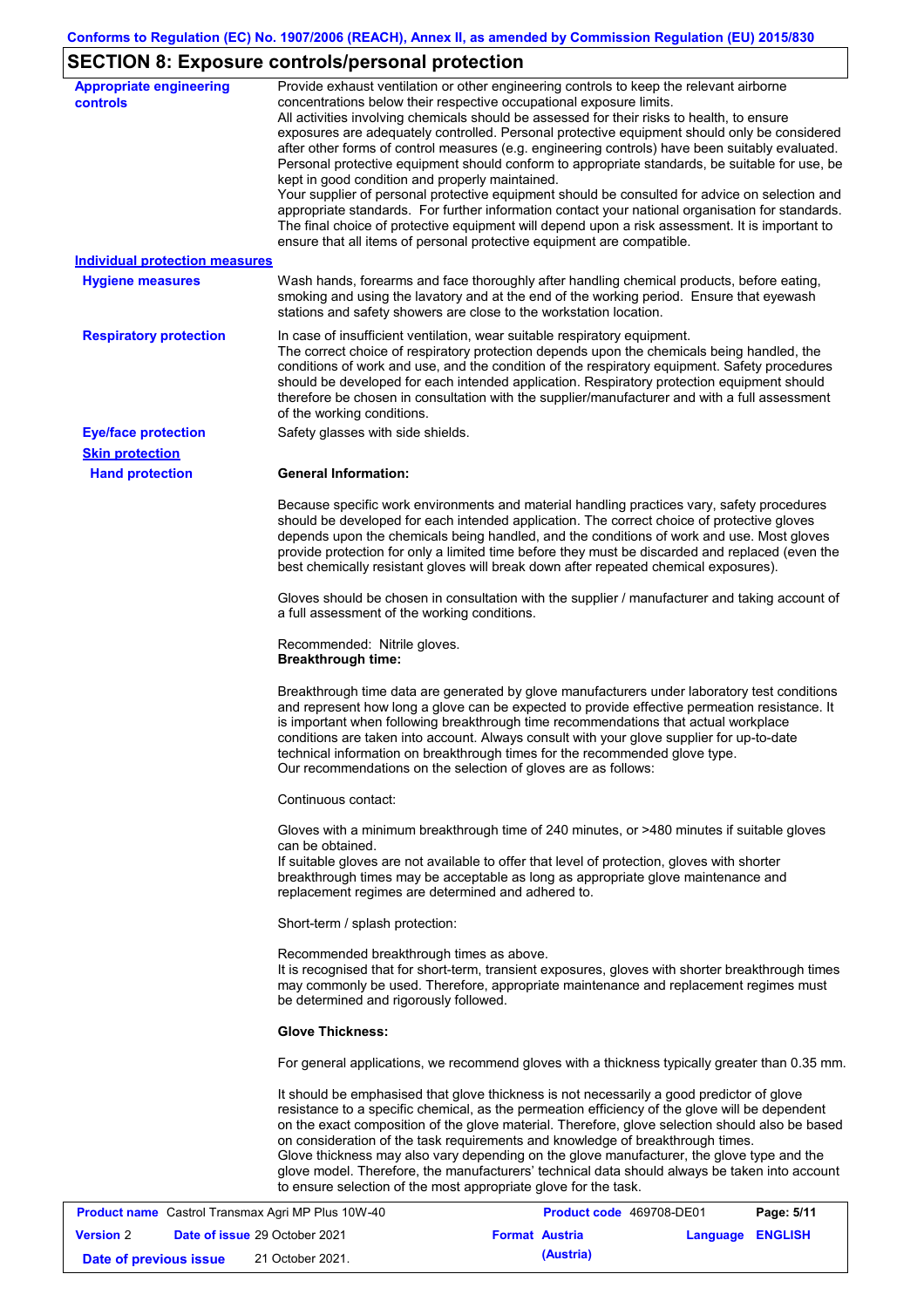# **SECTION 8: Exposure controls/personal protection**

|                                           | Note: Depending on the activity being conducted, gloves of varying thickness may be required<br>for specific tasks. For example:                                                                                                                                                                                                                                                                                                                                                                                                                                                                                                                                                      |
|-------------------------------------------|---------------------------------------------------------------------------------------------------------------------------------------------------------------------------------------------------------------------------------------------------------------------------------------------------------------------------------------------------------------------------------------------------------------------------------------------------------------------------------------------------------------------------------------------------------------------------------------------------------------------------------------------------------------------------------------|
|                                           | • Thinner gloves (down to 0.1 mm or less) may be required where a high degree of manual<br>dexterity is needed. However, these gloves are only likely to give short duration protection and<br>would normally be just for single use applications, then disposed of.                                                                                                                                                                                                                                                                                                                                                                                                                  |
|                                           | • Thicker gloves (up to 3 mm or more) may be required where there is a mechanical (as well<br>as a chemical) risk i.e. where there is abrasion or puncture potential.                                                                                                                                                                                                                                                                                                                                                                                                                                                                                                                 |
| <b>Skin and body</b>                      | Use of protective clothing is good industrial practice.<br>Personal protective equipment for the body should be selected based on the task being<br>performed and the risks involved and should be approved by a specialist before handling this<br>product.<br>Cotton or polyester/cotton overalls will only provide protection against light superficial<br>contamination that will not soak through to the skin. Overalls should be laundered on a regular<br>basis. When the risk of skin exposure is high (e.g. when cleaning up spillages or if there is a<br>risk of splashing) then chemical resistant aprons and/or impervious chemical suits and boots<br>will be required. |
| <b>Refer to standards:</b>                | Respiratory protection: EN 529<br>Gloves: EN 420, EN 374<br>Eye protection: EN 166<br>Filtering half-mask: EN 149<br>Filtering half-mask with valve: EN 405<br>Half-mask: EN 140 plus filter<br>Full-face mask: EN 136 plus filter<br>Particulate filters: EN 143<br>Gas/combined filters: EN 14387                                                                                                                                                                                                                                                                                                                                                                                   |
| <b>Environmental exposure</b><br>controls | Emissions from ventilation or work process equipment should be checked to ensure they<br>comply with the requirements of environmental protection legislation. In some cases, fume<br>scrubbers, filters or engineering modifications to the process equipment will be necessary to<br>reduce emissions to acceptable levels.                                                                                                                                                                                                                                                                                                                                                         |

# **SECTION 9: Physical and chemical properties**

The conditions of measurement of all properties are at standard temperature and pressure unless otherwise indicated.

### **9.1 Information on basic physical and chemical properties**

| <b>Appearance</b>                                      |                                       |  |                         |                      |                          |                            |  |
|--------------------------------------------------------|---------------------------------------|--|-------------------------|----------------------|--------------------------|----------------------------|--|
| <b>Physical state</b>                                  | Liquid.                               |  |                         |                      |                          |                            |  |
| <b>Colour</b>                                          | Amber.                                |  |                         |                      |                          |                            |  |
| <b>Odour</b>                                           | Not available.                        |  |                         |                      |                          |                            |  |
| <b>Odour threshold</b>                                 | Not available.                        |  |                         |                      |                          |                            |  |
| pH                                                     | Not applicable.                       |  |                         |                      |                          |                            |  |
| <b>Melting point/freezing point</b>                    | Not available.                        |  |                         |                      |                          |                            |  |
| Initial boiling point and boiling<br>range             | Not available.                        |  |                         |                      |                          |                            |  |
| <b>Pour point</b>                                      | $\overline{45}$ °C                    |  |                         |                      |                          |                            |  |
| <b>Flash point</b>                                     | Open cup: >200°C (>392°F) [Cleveland] |  |                         |                      |                          |                            |  |
| <b>Evaporation rate</b>                                | Not available.                        |  |                         |                      |                          |                            |  |
| <b>Flammability (solid, gas)</b>                       | Not available.                        |  |                         |                      |                          |                            |  |
| <b>Upper/lower flammability or</b><br>explosive limits | Not available.                        |  |                         |                      |                          |                            |  |
| <b>Vapour pressure</b>                                 | Not available.                        |  |                         |                      |                          |                            |  |
|                                                        |                                       |  | Vapour Pressure at 20°C |                      |                          | Vapour pressure at 50°C    |  |
|                                                        | Ingredient name mm Hg kPa             |  | <b>Method</b>           | m <sub>m</sub><br>Hg | kPa                      | <b>Method</b>              |  |
|                                                        |                                       |  |                         |                      |                          |                            |  |
|                                                        |                                       |  |                         |                      |                          |                            |  |
|                                                        |                                       |  |                         |                      |                          |                            |  |
|                                                        |                                       |  |                         |                      |                          |                            |  |
|                                                        |                                       |  |                         |                      | Product code 469708-DE01 |                            |  |
| Product name Castrol Transmax Agri MP Plus 10W-40      |                                       |  |                         |                      |                          | Page: 6/11                 |  |
| Date of issue 29 October 2021<br><b>Version 2</b>      |                                       |  | <b>Format Austria</b>   |                      |                          | <b>ENGLISH</b><br>Language |  |
| Date of previous issue                                 | 21 October 2021.                      |  | (Austria)               |                      |                          |                            |  |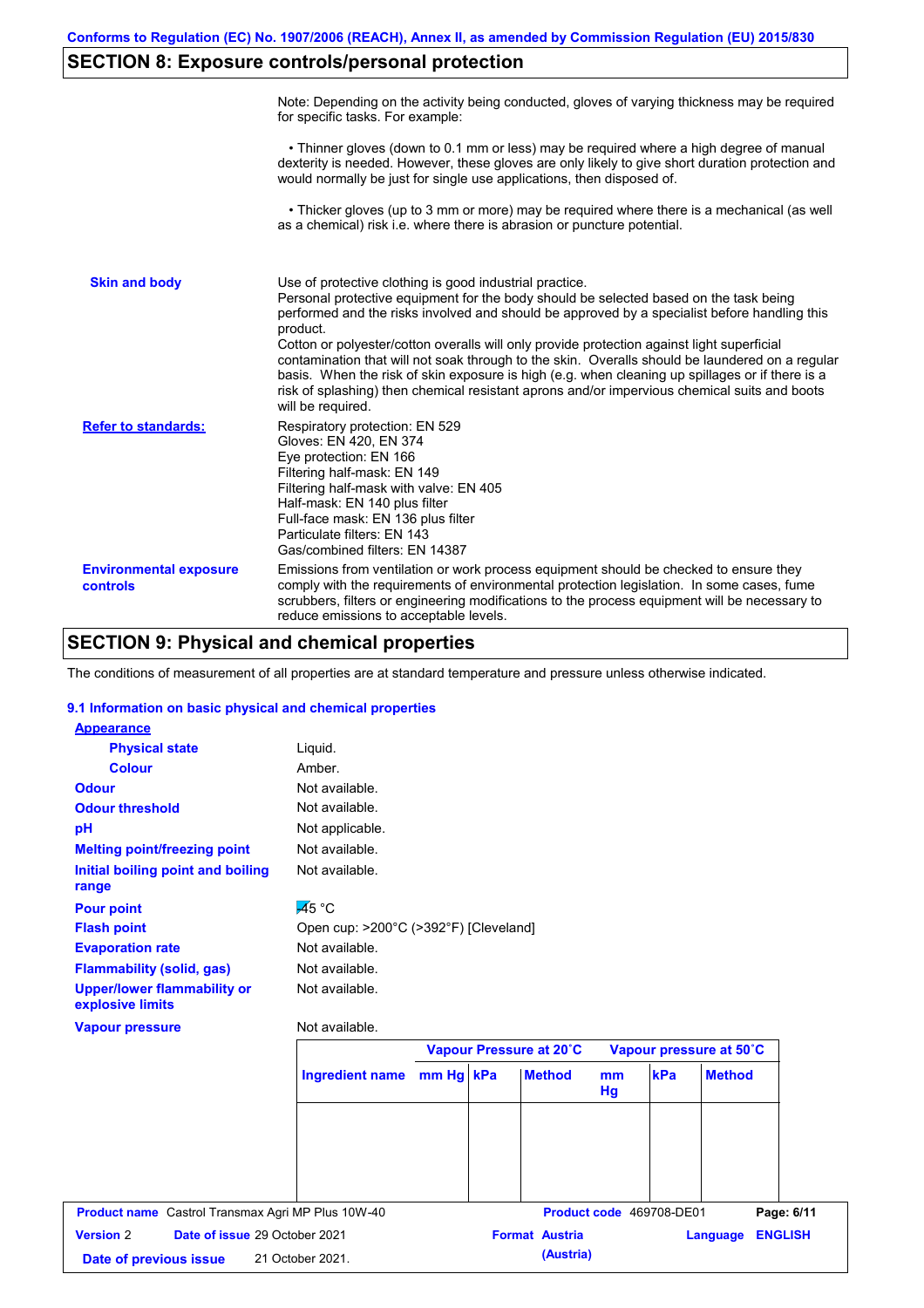# **SECTION 9: Physical and chemical properties**

|                                                                                                                       | <b>SECTION 9. PHYSICAL AND CHEMICAL PROPERTIES</b>                                                                                                                      |  |  |  |  |  |
|-----------------------------------------------------------------------------------------------------------------------|-------------------------------------------------------------------------------------------------------------------------------------------------------------------------|--|--|--|--|--|
|                                                                                                                       | Distillates (petroleum),<br>0.011<br>< 0.08<br><b>ASTM D 5191</b><br>hydrotreated heavy<br>paraffinic                                                                   |  |  |  |  |  |
|                                                                                                                       | Distillates (petroleum),<br>< 0.08<br>< 0.011<br><b>ASTM D 5191</b><br>hydrotreated heavy<br>paraffinic                                                                 |  |  |  |  |  |
|                                                                                                                       | < 0.011<br><b>ASTM D 5191</b><br>Distillates (petroleum),<br>< 0.08<br>solvent-dewaxed<br>heavy paraffinic                                                              |  |  |  |  |  |
|                                                                                                                       | < 0.011<br><b>ASTM D 5191</b><br>Distillates (petroleum),<br>< 0.08<br>solvent-dewaxed<br>heavy paraffinic                                                              |  |  |  |  |  |
|                                                                                                                       | <b>EU A.4</b><br>Phosphorodithioic acid, 0<br>0<br>mixed O,O-bis<br>(2-ethylhexyl and iso-<br>Bu and iso-Pr) esters,<br>zinc salts                                      |  |  |  |  |  |
| <b>Vapour density</b>                                                                                                 | Not available.                                                                                                                                                          |  |  |  |  |  |
| <b>Relative density</b>                                                                                               | Not available.                                                                                                                                                          |  |  |  |  |  |
| <b>Density</b>                                                                                                        | <1000 kg/m <sup>3</sup> (<1 g/cm <sup>3</sup> ) at 15 <sup>°</sup> C                                                                                                    |  |  |  |  |  |
| <b>Solubility(ies)</b>                                                                                                | insoluble in water.                                                                                                                                                     |  |  |  |  |  |
| <b>Partition coefficient: n-octanol/</b><br>water                                                                     | Mot applicable.                                                                                                                                                         |  |  |  |  |  |
| <b>Auto-ignition temperature</b>                                                                                      | Not available.                                                                                                                                                          |  |  |  |  |  |
| <b>Decomposition temperature</b>                                                                                      | Not available.                                                                                                                                                          |  |  |  |  |  |
| <b>Viscosity</b>                                                                                                      | Kinematic: 89 mm <sup>2</sup> /s (89 cSt) at 40 $^{\circ}$ C<br>Kinematic: 12.8 to 13.2 mm <sup>2</sup> /s (12.8 to 13.2 cSt) at 100°C                                  |  |  |  |  |  |
| <b>Explosive properties</b>                                                                                           | Not available.                                                                                                                                                          |  |  |  |  |  |
| <b>Oxidising properties</b>                                                                                           | Not available.                                                                                                                                                          |  |  |  |  |  |
| <b>Particle characteristics</b><br><b>Median particle size</b><br>9.2 Other information<br>No additional information. | Not applicable.                                                                                                                                                         |  |  |  |  |  |
| <b>SECTION 10: Stability and reactivity</b>                                                                           |                                                                                                                                                                         |  |  |  |  |  |
| <b>10.1 Reactivity</b>                                                                                                | No specific test data available for this product. Refer to Conditions to avoid and Incompatible<br>materials for additional information.                                |  |  |  |  |  |
| <b>10.2 Chemical stability</b>                                                                                        | The product is stable.                                                                                                                                                  |  |  |  |  |  |
| 10.3 Possibility of<br>hazardous reactions                                                                            | Under normal conditions of storage and use, hazardous reactions will not occur.<br>Under normal conditions of storage and use, hazardous polymerisation will not occur. |  |  |  |  |  |
| <b>10.4 Conditions to avoid</b>                                                                                       | Avoid all possible sources of ignition (spark or flame).                                                                                                                |  |  |  |  |  |
| 10.5 Incompatible materials                                                                                           | Reactive or incompatible with the following materials: oxidising materials.                                                                                             |  |  |  |  |  |
| <b>10.6 Hazardous</b><br>decomposition products                                                                       | Under normal conditions of storage and use, hazardous decomposition products should not be<br>produced.                                                                 |  |  |  |  |  |

# **SECTION 11: Toxicological information**

| 11.1 Information on toxicological effects                |                                                                                                     |                       |                          |          |                |
|----------------------------------------------------------|-----------------------------------------------------------------------------------------------------|-----------------------|--------------------------|----------|----------------|
| <b>Acute toxicity estimates</b>                          |                                                                                                     |                       |                          |          |                |
| Not available.                                           |                                                                                                     |                       |                          |          |                |
| <b>Information on likely</b><br>routes of exposure       | Routes of entry anticipated: Dermal, Inhalation.                                                    |                       |                          |          |                |
| <b>Potential acute health effects</b>                    |                                                                                                     |                       |                          |          |                |
| <b>Inhalation</b>                                        | Vapour inhalation under ambient conditions is not normally a problem due to low vapour<br>pressure. |                       |                          |          |                |
| <b>Ingestion</b>                                         | No known significant effects or critical hazards.                                                   |                       |                          |          |                |
| <b>Product name</b> Castrol Transmax Agri MP Plus 10W-40 |                                                                                                     |                       | Product code 469708-DE01 |          | Page: 7/11     |
| <b>Version 2</b>                                         | Date of issue 29 October 2021                                                                       | <b>Format Austria</b> |                          | Language | <b>ENGLISH</b> |
| Date of previous issue                                   | 21 October 2021.                                                                                    |                       | (Austria)                |          |                |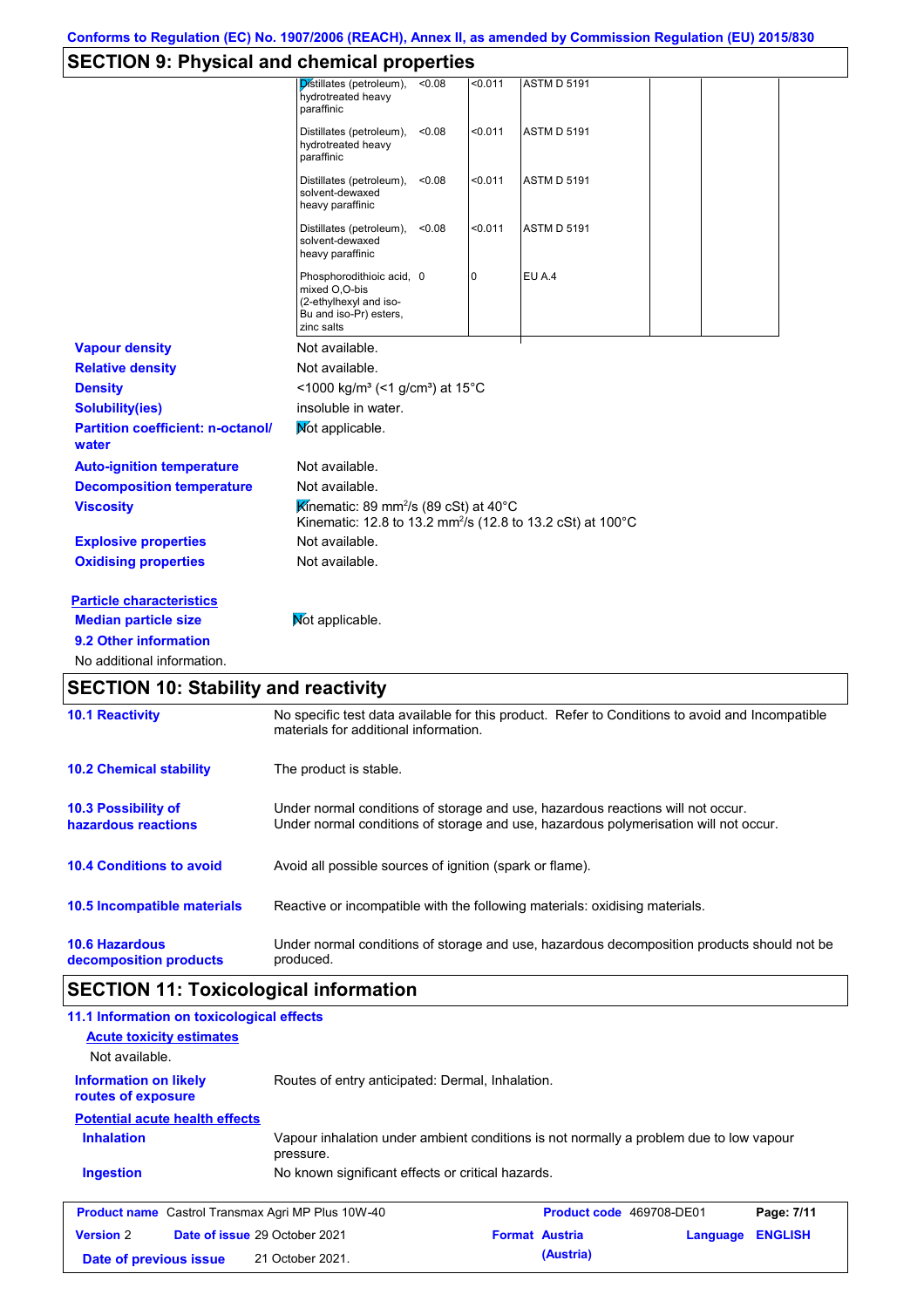# **SECTION 11: Toxicological information**

| <b>Skin contact</b>                     | Defatting to the skin. May cause skin dryness and irritation.                                                                                                                                                                                                                                                                                                                                                   |  |  |  |  |  |
|-----------------------------------------|-----------------------------------------------------------------------------------------------------------------------------------------------------------------------------------------------------------------------------------------------------------------------------------------------------------------------------------------------------------------------------------------------------------------|--|--|--|--|--|
| <b>Eye contact</b>                      | Not classified as an eye irritant. Based on data available for this or related materials.                                                                                                                                                                                                                                                                                                                       |  |  |  |  |  |
|                                         | Symptoms related to the physical, chemical and toxicological characteristics                                                                                                                                                                                                                                                                                                                                    |  |  |  |  |  |
| <b>Inhalation</b>                       | May be harmful by inhalation if exposure to vapour, mists or fumes resulting from thermal<br>decomposition products occurs.                                                                                                                                                                                                                                                                                     |  |  |  |  |  |
| <b>Ingestion</b>                        | No specific data.                                                                                                                                                                                                                                                                                                                                                                                               |  |  |  |  |  |
| <b>Skin contact</b>                     | Adverse symptoms may include the following:<br>irritation<br>dryness<br>cracking                                                                                                                                                                                                                                                                                                                                |  |  |  |  |  |
| <b>Eye contact</b>                      | No specific data.                                                                                                                                                                                                                                                                                                                                                                                               |  |  |  |  |  |
|                                         | Delayed and immediate effects as well as chronic effects from short and long-term exposure                                                                                                                                                                                                                                                                                                                      |  |  |  |  |  |
| <b>Inhalation</b>                       | Overexposure to the inhalation of airborne droplets or aerosols may cause irritation of the<br>respiratory tract.                                                                                                                                                                                                                                                                                               |  |  |  |  |  |
| <b>Ingestion</b>                        | Ingestion of large quantities may cause nausea and diarrhoea.                                                                                                                                                                                                                                                                                                                                                   |  |  |  |  |  |
| <b>Skin contact</b>                     | Prolonged or repeated contact can defat the skin and lead to irritation and/or dermatitis.                                                                                                                                                                                                                                                                                                                      |  |  |  |  |  |
| <b>Eye contact</b>                      | Potential risk of transient stinging or redness if accidental eye contact occurs.                                                                                                                                                                                                                                                                                                                               |  |  |  |  |  |
| <b>Potential chronic health effects</b> |                                                                                                                                                                                                                                                                                                                                                                                                                 |  |  |  |  |  |
| <b>General</b>                          | <b>USED ENGINE OILS</b><br>Combustion products resulting from the operation of internal combustion engines contaminate<br>engine oils during use. Used engine oil may contain hazardous components which have the<br>potential to cause skin cancer. Frequent or prolonged contact with all types and makes of used<br>engine oil must therefore be avoided and a high standard of personal hygiene maintained. |  |  |  |  |  |
| <b>Carcinogenicity</b>                  | No known significant effects or critical hazards.                                                                                                                                                                                                                                                                                                                                                               |  |  |  |  |  |
| <b>Mutagenicity</b>                     | No known significant effects or critical hazards.                                                                                                                                                                                                                                                                                                                                                               |  |  |  |  |  |
| <b>Developmental effects</b>            | No known significant effects or critical hazards.                                                                                                                                                                                                                                                                                                                                                               |  |  |  |  |  |
| <b>Fertility effects</b>                | No known significant effects or critical hazards.                                                                                                                                                                                                                                                                                                                                                               |  |  |  |  |  |

# **SECTION 12: Ecological information**

**12.1 Toxicity Environmental hazards** Not classified as dangerous Product not classified for environmental effects. Based on data available for this or related materials.

### **12.2 Persistence and degradability**

Expected to be biodegradable.

### **12.3 Bioaccumulative potential**

This product is not expected to bioaccumulate through food chains in the environment.

| <b>12.4 Mobility in soil</b>                                  |                                                                      |
|---------------------------------------------------------------|----------------------------------------------------------------------|
| <b>Soil/water partition</b><br>coefficient (K <sub>oc</sub> ) | Not available.                                                       |
| <b>Mobility</b>                                               | Spillages may penetrate the soil causing ground water contamination. |

### **12.5 Results of PBT and vPvB assessment**

Product does not meet the criteria for PBT or vPvB according to Regulation (EC) No. 1907/2006, Annex XIII.

| 12.6 Other adverse effects                               |                                                                                                                                                                      |                                                                                       |                                 |          |                |  |
|----------------------------------------------------------|----------------------------------------------------------------------------------------------------------------------------------------------------------------------|---------------------------------------------------------------------------------------|---------------------------------|----------|----------------|--|
| <b>Other ecological information</b>                      | transfer could also be impaired.                                                                                                                                     | Spills may form a film on water surfaces causing physical damage to organisms. Oxygen |                                 |          |                |  |
| <b>SECTION 13: Disposal considerations</b>               |                                                                                                                                                                      |                                                                                       |                                 |          |                |  |
| <b>13.1 Waste treatment methods</b>                      |                                                                                                                                                                      |                                                                                       |                                 |          |                |  |
| <b>Product</b>                                           |                                                                                                                                                                      |                                                                                       |                                 |          |                |  |
| <b>Methods of disposal</b>                               | Where possible, arrange for product to be recycled. Dispose of via an authorised person/<br>licensed waste disposal contractor in accordance with local regulations. |                                                                                       |                                 |          |                |  |
| <b>Hazardous waste</b>                                   | Yes.                                                                                                                                                                 |                                                                                       |                                 |          |                |  |
| European waste catalogue (EWC)                           |                                                                                                                                                                      |                                                                                       |                                 |          |                |  |
| <b>Product name</b> Castrol Transmax Agri MP Plus 10W-40 |                                                                                                                                                                      |                                                                                       | <b>Product code</b> 469708-DE01 |          | Page: 8/11     |  |
| <b>Version 2</b>                                         | <b>Date of issue 29 October 2021</b>                                                                                                                                 |                                                                                       | <b>Format Austria</b>           | Language | <b>ENGLISH</b> |  |
| Date of previous issue                                   | 21 October 2021.                                                                                                                                                     |                                                                                       | (Austria)                       |          |                |  |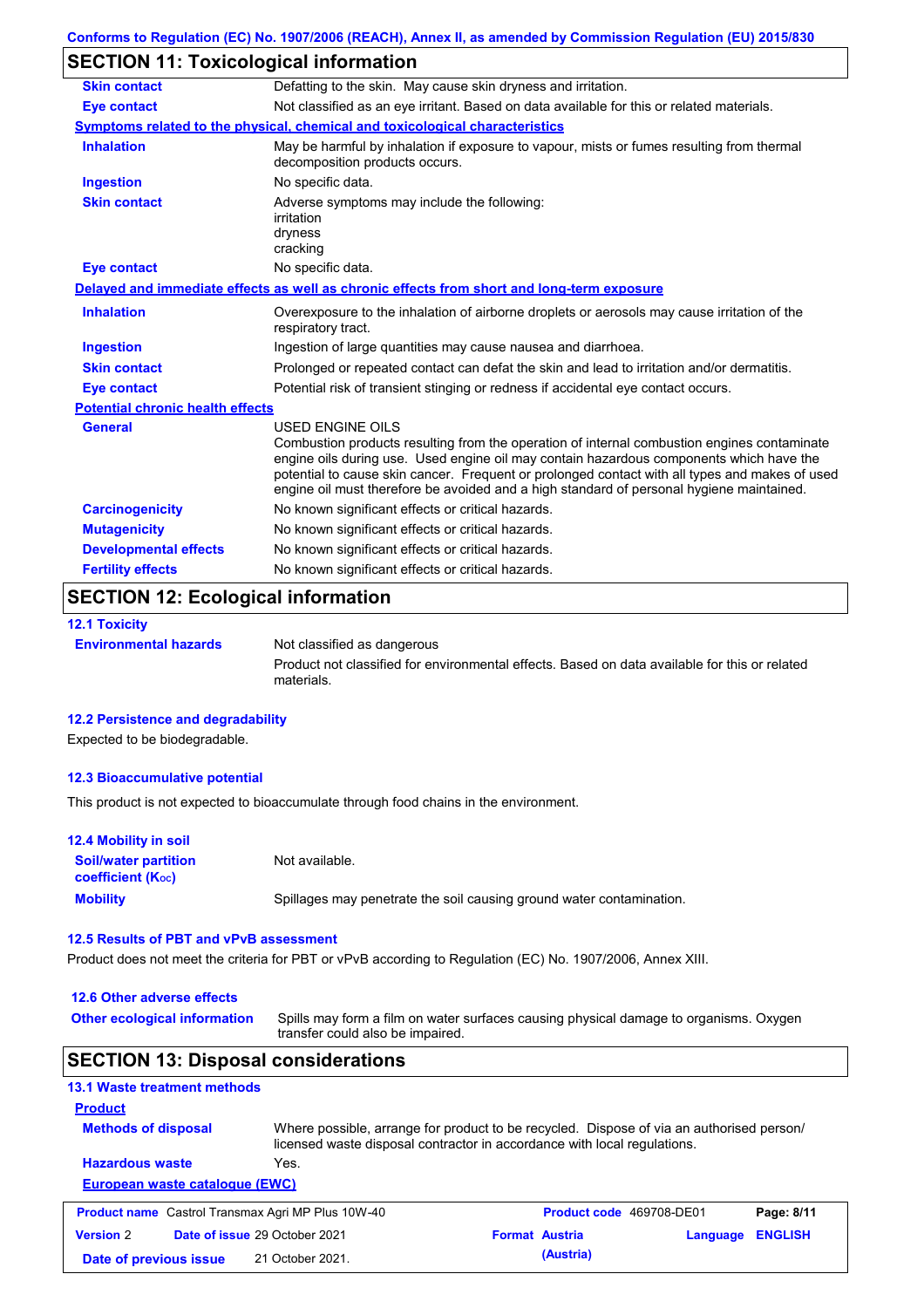# **SECTION 13: Disposal considerations**

| <b>Waste code</b>                             | <b>Waste designation</b>                                                                                                                                                                                                                |
|-----------------------------------------------|-----------------------------------------------------------------------------------------------------------------------------------------------------------------------------------------------------------------------------------------|
| 13 02 08*<br>13 01 13*                        | other engine, gear and lubricating oils<br>other hydraulic oils                                                                                                                                                                         |
| disposal code to be assigned by the end user. | However, deviation from the intended use and/or the presence of any potential contaminants may require an alternative waste                                                                                                             |
| <b>Packaging</b>                              |                                                                                                                                                                                                                                         |
| <b>Methods of disposal</b>                    | Where possible, arrange for product to be recycled. Dispose of via an authorised person/<br>licensed waste disposal contractor in accordance with local regulations.                                                                    |
| <b>Special precautions</b>                    | This material and its container must be disposed of in a safe way. Empty containers or liners<br>may retain some product residues. Avoid dispersal of spilt material and runoff and contact with<br>soil, waterways, drains and sewers. |
|                                               |                                                                                                                                                                                                                                         |

**References** Commission 2014/955/EU Directive 2008/98/EC

## **SECTION 14: Transport information**

|                                           | <b>ADR/RID</b> | <b>ADN</b>     | <b>IMDG</b>    | <b>IATA</b>    |  |  |  |
|-------------------------------------------|----------------|----------------|----------------|----------------|--|--|--|
| 14.1 UN number                            | Not regulated. | Not regulated. | Not regulated. | Not regulated. |  |  |  |
| 14.2 UN proper<br>shipping name           |                |                |                |                |  |  |  |
| <b>14.3 Transport</b><br>hazard class(es) |                |                |                |                |  |  |  |
| 14.4 Packing<br>group                     |                |                | -              |                |  |  |  |
| 14.5<br><b>Environmental</b><br>hazards   | No.            | No.            | No.            | No.            |  |  |  |
| <b>Additional</b><br>information          |                |                |                |                |  |  |  |

**14.6 Special precautions for user** Not available.

**14.7 Transport in bulk according to IMO instruments** Not available.

### **SECTION 15: Regulatory information**

**15.1 Safety, health and environmental regulations/legislation specific for the substance or mixture**

### **EU Regulation (EC) No. 1907/2006 (REACH)**

**Annex XIV - List of substances subject to authorisation**

Not applicable.

**Annex XIV**

None of the components are listed.

**Substances of very high concern**

None of the components are listed.

**EU Regulation (EC) No. 1907/2006 (REACH)**

**Annex XVII - Restrictions on the manufacture, placing on the market and use of certain dangerous substances, mixtures and articles**

### **Other regulations**

**REACH Status** The company, as identified in Section 1, sells this product in the EU in compliance with the current requirements of REACH.

| <b>Product name</b> Castrol Transmax Agri MP Plus 10W-40 |  |                                      | <b>Product code</b> 469708-DE01 |                       | Page: 9/11              |  |
|----------------------------------------------------------|--|--------------------------------------|---------------------------------|-----------------------|-------------------------|--|
| <b>Version 2</b>                                         |  | <b>Date of issue 29 October 2021</b> |                                 | <b>Format Austria</b> | <b>Language ENGLISH</b> |  |
| Date of previous issue                                   |  | 21 October 2021.                     |                                 | (Austria)             |                         |  |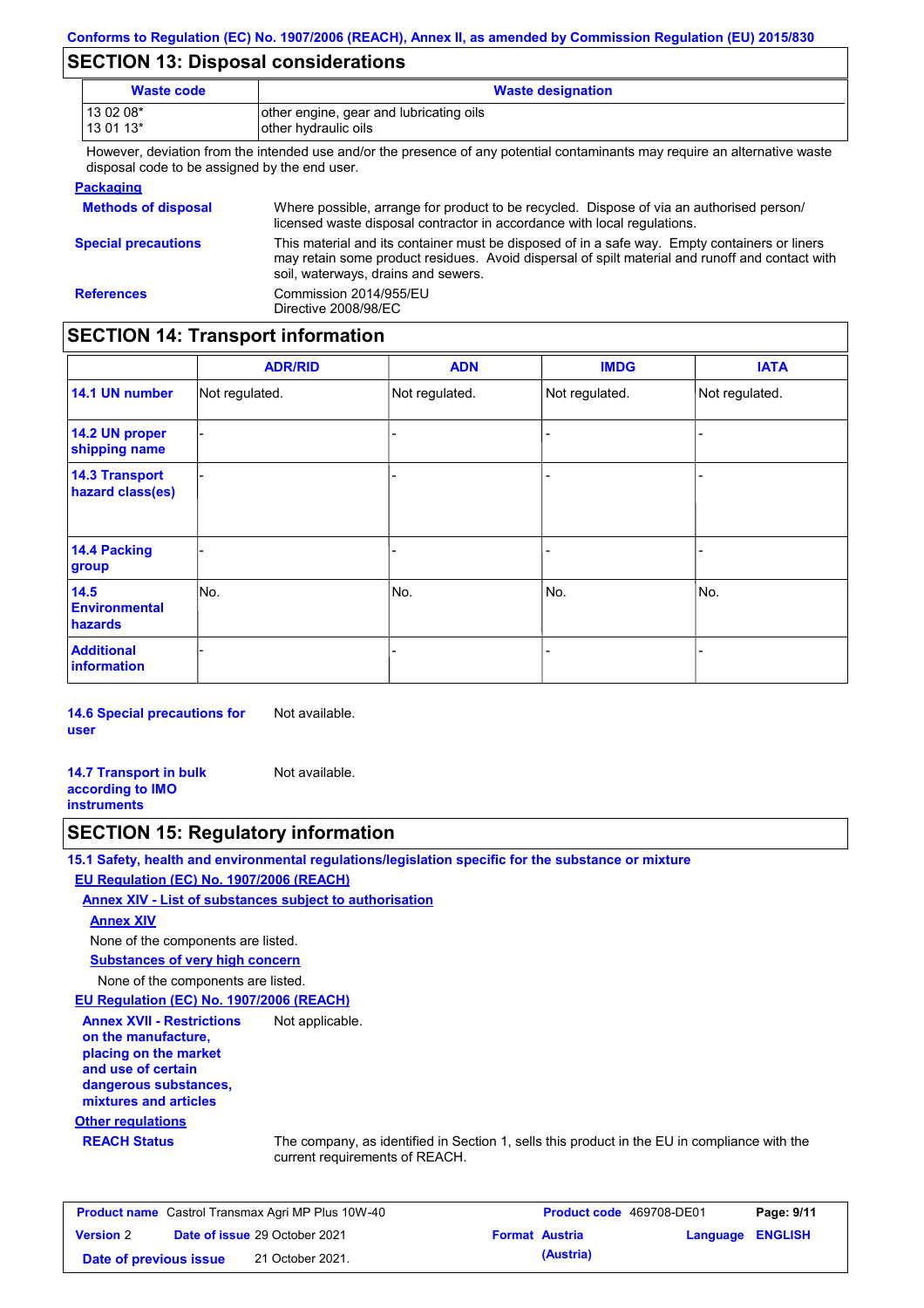## **SECTION 15: Regulatory information**

| ECTION 15: Regulatory Information                               |                                                                                                                                                                                           |
|-----------------------------------------------------------------|-------------------------------------------------------------------------------------------------------------------------------------------------------------------------------------------|
| <b>United States inventory</b><br>(TSCA 8b)                     | All components are active or exempted.                                                                                                                                                    |
| <b>Australia inventory (AIIC)</b>                               | All components are listed or exempted.                                                                                                                                                    |
| <b>Canada inventory</b>                                         | All components are listed or exempted.                                                                                                                                                    |
| <b>China inventory (IECSC)</b>                                  | All components are listed or exempted.                                                                                                                                                    |
| <b>Japan inventory (CSCL)</b>                                   | All components are listed or exempted.                                                                                                                                                    |
| <b>Korea inventory (KECI)</b>                                   | All components are listed or exempted.                                                                                                                                                    |
| <b>Philippines inventory</b><br>(PICCS)                         | All components are listed or exempted.                                                                                                                                                    |
| <b>Taiwan Chemical</b><br><b>Substances Inventory</b><br>(TCSI) | All components are listed or exempted.                                                                                                                                                    |
| Ozone depleting substances (1005/2009/EU)                       |                                                                                                                                                                                           |
| Not listed.                                                     |                                                                                                                                                                                           |
| <b>Prior Informed Consent (PIC) (649/2012/EU)</b>               |                                                                                                                                                                                           |
| Not listed.                                                     |                                                                                                                                                                                           |
| <b>Persistent Organic Pollutants</b><br>Not listed.             |                                                                                                                                                                                           |
| <b>EU - Water framework directive - Priority substances</b>     |                                                                                                                                                                                           |
| None of the components are listed.                              |                                                                                                                                                                                           |
| <b>Seveso Directive</b>                                         |                                                                                                                                                                                           |
| This product is not controlled under the Seveso Directive.      |                                                                                                                                                                                           |
| <b>National regulations</b>                                     |                                                                                                                                                                                           |
| <b>Limitation of the use of</b><br>organic solvents             | Permitted.                                                                                                                                                                                |
| <b>15.2 Chemical safety</b><br>assessment                       | A Chemical Safety Assessment has been carried out for one or more of the substances within<br>this mixture. A Chemical Safety Assessment has not been carried out for the mixture itself. |

# **SECTION 16: Other information**

| <b>Abbreviations and acronyms</b>                        | ADN = European Provisions concerning the International Carriage of Dangerous Goods by                                                                        |             |  |  |  |  |
|----------------------------------------------------------|--------------------------------------------------------------------------------------------------------------------------------------------------------------|-------------|--|--|--|--|
|                                                          | Inland Waterway                                                                                                                                              |             |  |  |  |  |
|                                                          | ADR = The European Agreement concerning the International Carriage of Dangerous Goods by<br>Road                                                             |             |  |  |  |  |
|                                                          |                                                                                                                                                              |             |  |  |  |  |
|                                                          | ATE = Acute Toxicity Estimate                                                                                                                                |             |  |  |  |  |
|                                                          | <b>BCF</b> = Bioconcentration Factor                                                                                                                         |             |  |  |  |  |
|                                                          | CAS = Chemical Abstracts Service                                                                                                                             |             |  |  |  |  |
|                                                          | CLP = Classification, Labelling and Packaging Regulation [Regulation (EC) No. 1272/2008]<br>CSA = Chemical Safety Assessment<br>CSR = Chemical Safety Report |             |  |  |  |  |
|                                                          |                                                                                                                                                              |             |  |  |  |  |
|                                                          |                                                                                                                                                              |             |  |  |  |  |
|                                                          | <b>DMEL = Derived Minimal Effect Level</b>                                                                                                                   |             |  |  |  |  |
|                                                          | DNEL = Derived No Effect Level                                                                                                                               |             |  |  |  |  |
|                                                          | EINECS = European Inventory of Existing Commercial chemical Substances                                                                                       |             |  |  |  |  |
|                                                          | ES = Exposure Scenario                                                                                                                                       |             |  |  |  |  |
|                                                          | EUH statement = CLP-specific Hazard statement                                                                                                                |             |  |  |  |  |
|                                                          | EWC = European Waste Catalogue                                                                                                                               |             |  |  |  |  |
|                                                          | GHS = Globally Harmonized System of Classification and Labelling of Chemicals                                                                                |             |  |  |  |  |
|                                                          | IATA = International Air Transport Association                                                                                                               |             |  |  |  |  |
|                                                          | IBC = Intermediate Bulk Container                                                                                                                            |             |  |  |  |  |
|                                                          | <b>IMDG</b> = International Maritime Dangerous Goods                                                                                                         |             |  |  |  |  |
|                                                          | LogPow = logarithm of the octanol/water partition coefficient                                                                                                |             |  |  |  |  |
|                                                          | MARPOL = International Convention for the Prevention of Pollution From Ships, 1973 as                                                                        |             |  |  |  |  |
|                                                          | modified by the Protocol of 1978. ("Marpol" = marine pollution)                                                                                              |             |  |  |  |  |
|                                                          | OECD = Organisation for Economic Co-operation and Development                                                                                                |             |  |  |  |  |
|                                                          | PBT = Persistent. Bioaccumulative and Toxic                                                                                                                  |             |  |  |  |  |
|                                                          | PNEC = Predicted No Effect Concentration                                                                                                                     |             |  |  |  |  |
|                                                          | REACH = Registration, Evaluation, Authorisation and Restriction of Chemicals Regulation                                                                      |             |  |  |  |  |
|                                                          | [Regulation (EC) No. 1907/2006]                                                                                                                              |             |  |  |  |  |
|                                                          | RID = The Regulations concerning the International Carriage of Dangerous Goods by Rail                                                                       |             |  |  |  |  |
|                                                          | <b>RRN = REACH Registration Number</b><br>SADT = Self-Accelerating Decomposition Temperature<br>SVHC = Substances of Very High Concern                       |             |  |  |  |  |
|                                                          |                                                                                                                                                              |             |  |  |  |  |
|                                                          |                                                                                                                                                              |             |  |  |  |  |
|                                                          | STOT-RE = Specific Target Organ Toxicity - Repeated Exposure                                                                                                 |             |  |  |  |  |
| <b>Product name</b> Castrol Transmax Agri MP Plus 10W-40 | Product code 469708-DE01                                                                                                                                     | Page: 10/11 |  |  |  |  |
| <b>Version 2</b>                                         | Date of issue 29 October 2021<br>Language ENGLISH<br><b>Format Austria</b>                                                                                   |             |  |  |  |  |
| Date of previous issue                                   | (Austria)<br>21 October 2021.                                                                                                                                |             |  |  |  |  |